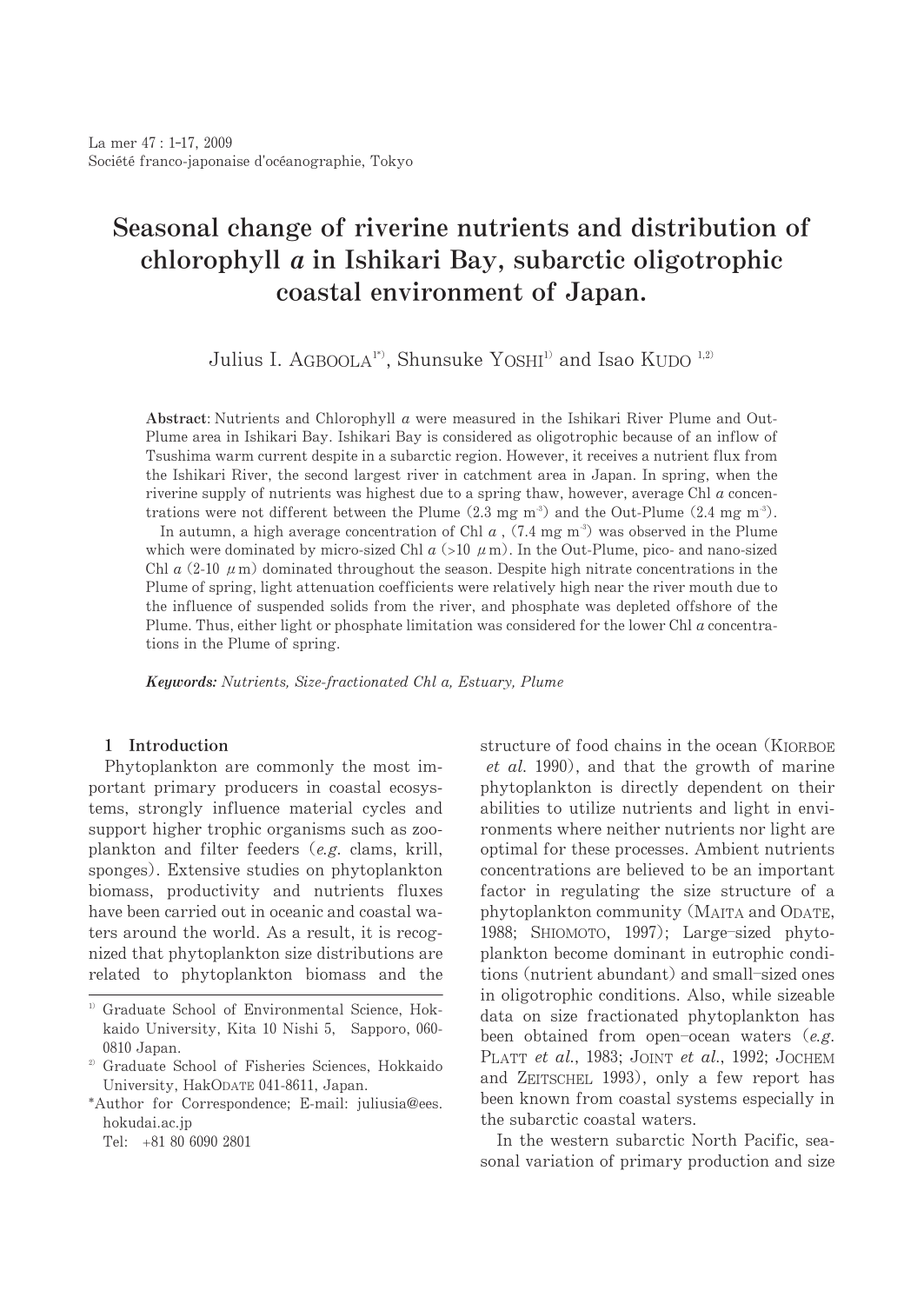fractionated chlorophyll  $\alpha$  has been reported during the KNOT  $(44^{\circ}$  N,  $155^{\circ}$  E) time-series experiment (IMAI et al., 2002). In the coastal subarctic, intensive research has been carried out in Funka Bay (KUDO and MATSUNAGA, 1999; KUDO et al., 2000). However, few chemical and biological studies were carried out in Ishikari Bay (YOSHIDA et al., 1977). Unlike the Pacific coastal region which is influenced by the subarctic ocean current (Oyashio) with high nutrients, Ishikari Bay receives a little nutrient fluxes from oligotrophic subtropical (Tsushima) warm water current (YOSHIDA et al., 1977). Thus, the Ishikari Bay is characterized as oligotrophic subarctic coastal water with a considerable influence of riverine discharge from the Ishikari River.

The present study is the first attempt to document the dynamics of nutrients and phytoplankton biomass in Ishikari Bay. We used chlorophyll  $a$  (Chl  $a$ ) as an indicator of phytoplankton biomass. Chl  $a$  is the prevailing photosynthetic pigment found in phytoplankton and has been extensively used to estimate phytoplankton biomass. Nutrient concentrations in a coastal water body are influenced by nutrient loadings, the degree of mixing with freshwater and seawater, and biological uptake. This study therefore assesses the spatio-temporal distribution of nutrients and phytoplankton biomass in relation to the oceanographic conditions in spring, summer and autumn, except for in winter, and the Plume and Out-Plumes area in Ishikari Bay.

#### 2 Materials and Method

#### 2.1 Study Area

The study area of approximately  $4,370 \text{ km}^2$ lies between latitude 43° 10' N to 44° 00' N, and between longitude  $140^{\circ}$  30' E to  $141^{\circ}$  22' E. Twenty-six sampling stations were allocated in Ishikari Bay (Fig. 1). Six stations (representative stations of Plume and Out-Plume areas) were assigned for a detailed observation of nutrient and size fractionated phytoplankton biomass.

## 2.2 Sampling

Three cruises were carried out in spring (May  $7-9$ ), summer (August  $18-20$ ) and autumn (November 4-6) of 2006. Nutrients  $(NO_3, NO_2 NH_4, PO_4$  and Si  $(OH)_4$ , phyto-



Fig. 1. Sampling stations in Ishikari Bay, Large circles indicate station where size-fractionated Chl  $\alpha$  measurement was conducted. Bar indicates transect for contour plots.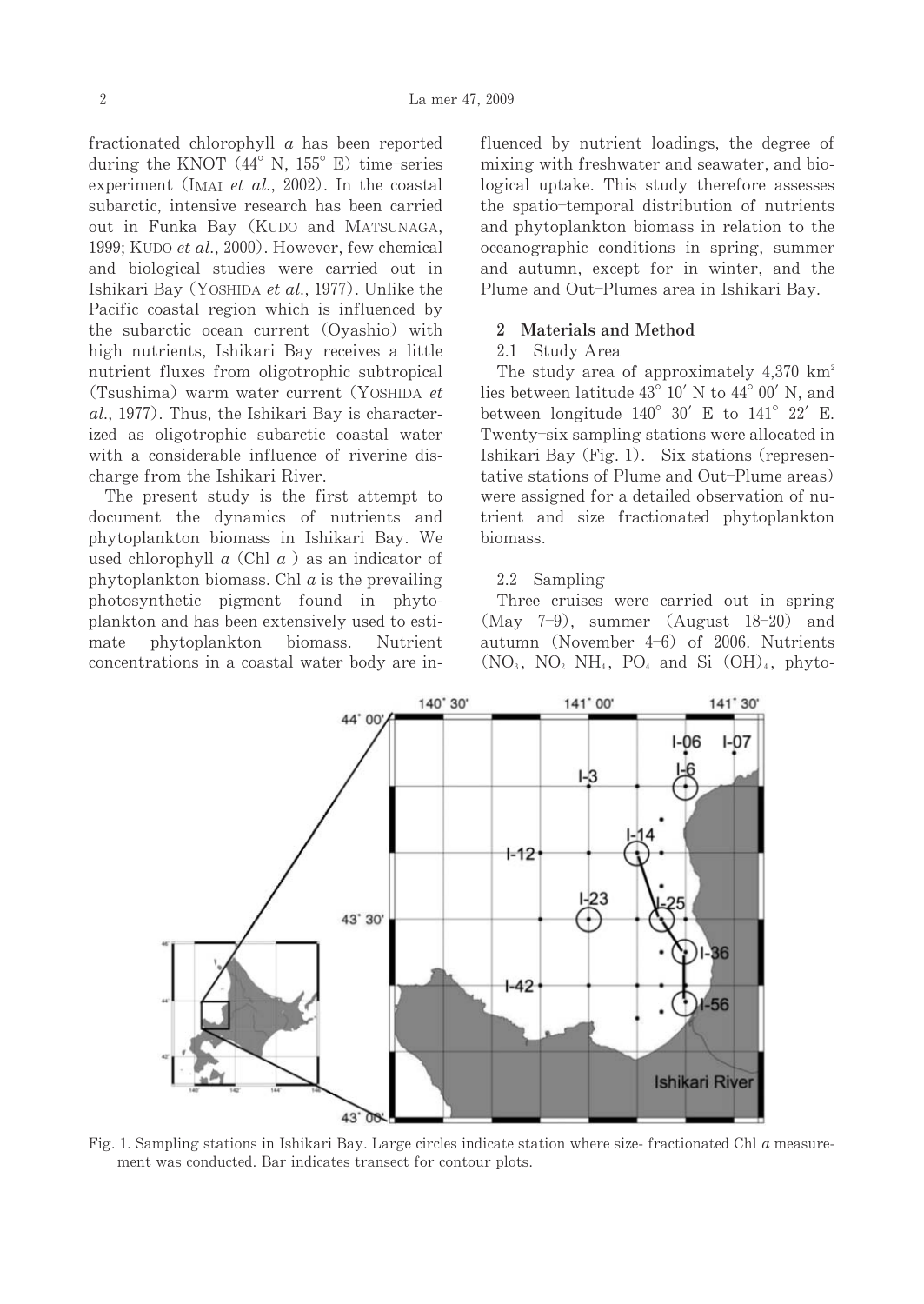plankton biomass (Chl  $a$ ) and other related physical and chemical parameters were measured. Profiles of temperature, salinity, sigma  $t$ and Photosynthetic Active Radiation (PAR) were measured using a Sea Bird 911 CTD system equipped with a PAR sensor. The CTD was equipped with a carousel multi-sampler of 12 Niskin bottles  $(2.5-L)$  to collect discrete samples for macronutrients and Chl  $a$  in the water column (down to 5 m above the sea floor) at each sampling station.

2.3 Chlorophyll  $a$  and nutrient analyses

For total and size-fractionated Chl  $a$ , 140 ml of seawater were filtered, respectively, through Whatman GF/F (25 mm diameter, nominal pore size 0.7  $\mu$  m), and 2 and 10  $\mu$  m pore size Whatman Nucleopore polycarbonate filters reusing parallel filtration. spectively – All filtrations were done under low vacuum pressure  $\left( <250 \right)$  mm Hg); after filtration, filters were soaked in vials containing 6 mL of  $N$ ,  $N^$ dimethylformamide (DMF) and stored at  $-30$ °C in the dark for 24 hr until analysis (SUZUKI and ISHIMARU, 1990). The concentration of the extracted Chl  $a$  and phaeo-pigment were measured fluorometrically using a HITACHI F2000 fluorescence spectrophotometer. The definitions for the size fractions were as follows: micro-sized (retained on a 10  $\mu$  m filter), nanosized (passing through 10  $\mu$  m but retained by 2  $\mu$  m), and pico-sized (passing through 2  $\mu$ ) m but retained on 0.7  $\mu$ m).

Water samples for nutrients were stored frozen at  $-30$  °C until analysis in the laboratory. Concentrations of the dissolved inorganic nutrients were determined using an air-segmented continuous flow analyzer (QuAAtro, BRAN + LUBBE).

## 2.4 Underwater irradiance

Underwater irradiance was measured using a PAR sensor mounted on the Sea Bird 911 CTD system. The total diffuse attenuation coefficient,  $k_d$  for downward irradiance was determined from the equation:

 $E_{d}(z) = E_{d}(0) e^{-k_{d}z}$ 

where  $E_d(z)$  and  $E_d(0)$  are the values of downward photosynthetically active radiation  $(PAR, 400-700 \text{ nm})$  at depth  $z(m)$  and just below the surface, respectively. The above equation is more satisfactory for monochromatic light but it can be used for a broad waveband as a useful approximation (KIRK, 1986). The average value of the attenuation coefficient  $k_d$  was used for calculating the euphotic zone  $(Z_{1\%}$  of surface irradiance) (KIRK, 1986). Where station maximum depth is shallower than the euphotic depth, the maximum depth was computed as euphotic depth.

#### 2.5 Statistical analyses

Physical water properties, nutrients concentration and Chl  $a$  (total and fractionated) concentrations were compared for spring, summer and autumn of 2006 using a two-way analysis of variance (ANOVA), whereas, Duncan multiple range test was used for separation of means. Intercorrelation of variables was investigated using the Pearson Product Moment Correlations coefficient.

Vertical profiles of nutrient concentrations in the water column were statistically compared for the different season (spring, summer and autumn) and area (Plume and Out-Plume) using ANOVA. This was achieved by grouping the water column as surface waters  $(0-20 \text{ m})$ based on the average euphotic depth of Plume. subsurface waters (20-40 m) based on the average euphotic depth of Out-Plume and water column depths  $> 40$  m as bottom waters  $(40-80)$ m). Nutrient standing stock was integrated to 50 m depth across seasons by trapezoidal integration. As  $NO<sub>2</sub>$  concentration was negligible in the samples, total concentration of dissolved inorganic nitrogen (DIN) is the sum of  $NO<sub>3</sub>$ and  $NH_4$ . Total and fractionated Chl  $a$  were integrated from 0 to 20 m.

## 3 Results

3.1 River discharge in Ishikari Bay.

To assess the spatial distribution of variables, especially nutrients and Chl  $a$ , Ishikari Bay was classified into river Plume (hereafter, Plume) and outside the Plume (Out-Plume) areas. Plume may be literally defined as an area in the sea under the influence of river water, identified by visual observation such as ocean color or using satellite images. In the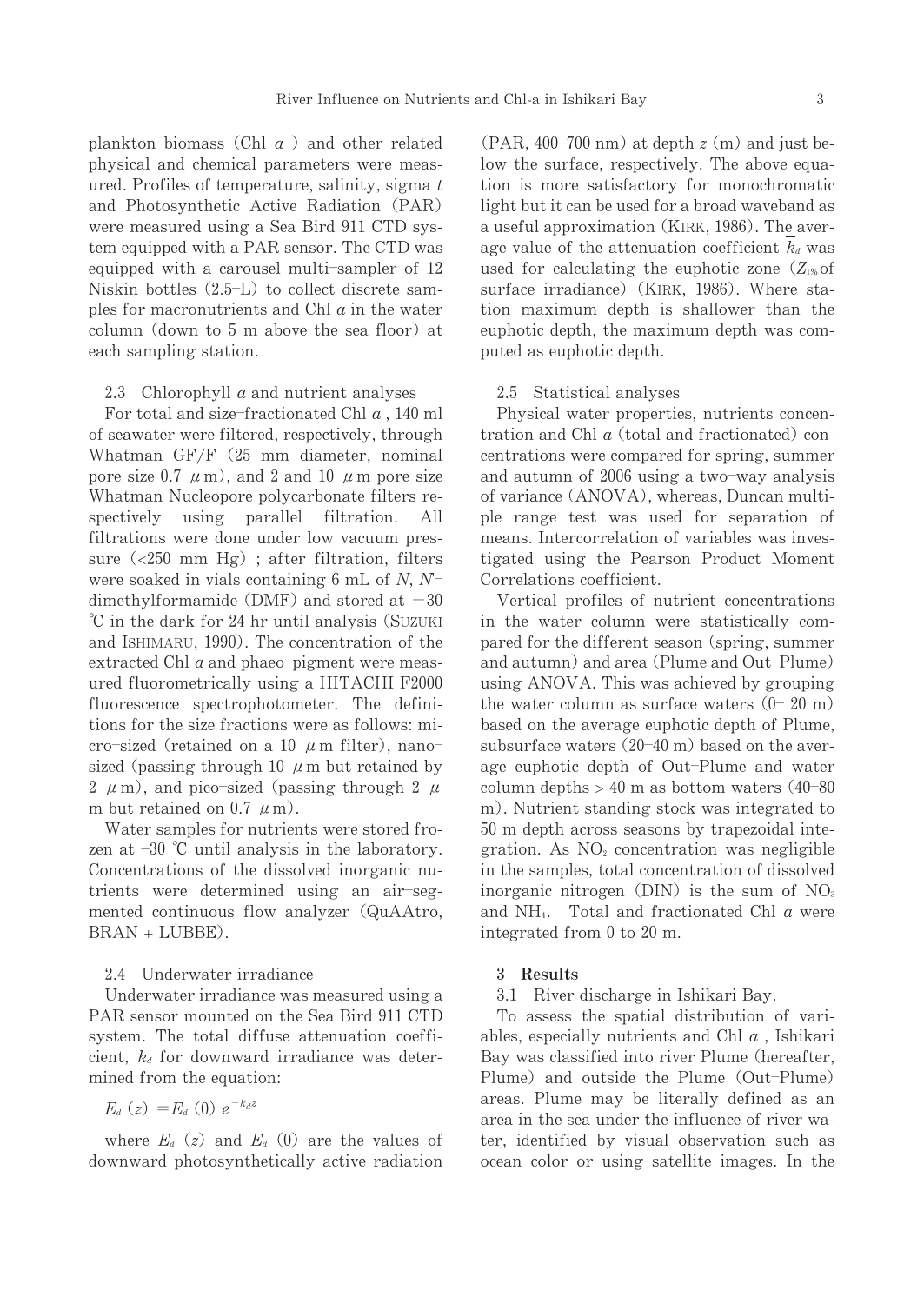

Fig. 2. Theoretical dilution lines (dash) and regression lines (solid) of salinity versus nutrients (DIN, PO4, Si  $(OH)_4$ ) during spring (a, d & g), summer (b, e & h) and autumn (c, f & i) in Ishikari Bay. The regression lines were indicated when regression was statistically significant  $(p<0.05)$ . REM means river end-member which was indicated in Table 1..

|  |  |  |                               | Table 1 Surface nutrient concentration, relative ratio of nutrients, water discharge and suspended particulate |  |  |  |  |  |  |  |  |
|--|--|--|-------------------------------|----------------------------------------------------------------------------------------------------------------|--|--|--|--|--|--|--|--|
|  |  |  |                               | matter (SPM) at the most downstream station (Ishikari O-hashi) where discharge monitoring was con-             |  |  |  |  |  |  |  |  |
|  |  |  | ducted in the Ishikari River. |                                                                                                                |  |  |  |  |  |  |  |  |

| Parameters                 | Spring | Summer | Autumn |
|----------------------------|--------|--------|--------|
| DIN $(\mu M)$              | 34.1   | 53.5   | 93.6   |
| $PO_4(\mu M)$              | 0.57   | 0.76   | 0.75   |
| Si $(OH)_4$ ( $\mu$ M)     | 79.8   | 262.0  | 160.0  |
| $Si$ : $P$                 | 140.0  | 342.4  | 246.9  |
| DIN:P                      | 60.0   | 70.4   | 24.2   |
| Si:DIN                     | 2.3    | 4.9    | 1.7    |
| Discharge $(m^3s^{-1})$    | 2250   | 400    | 750    |
| $SPM$ (mgl <sup>-1</sup> ) | 450    | 10.0   | 40.0   |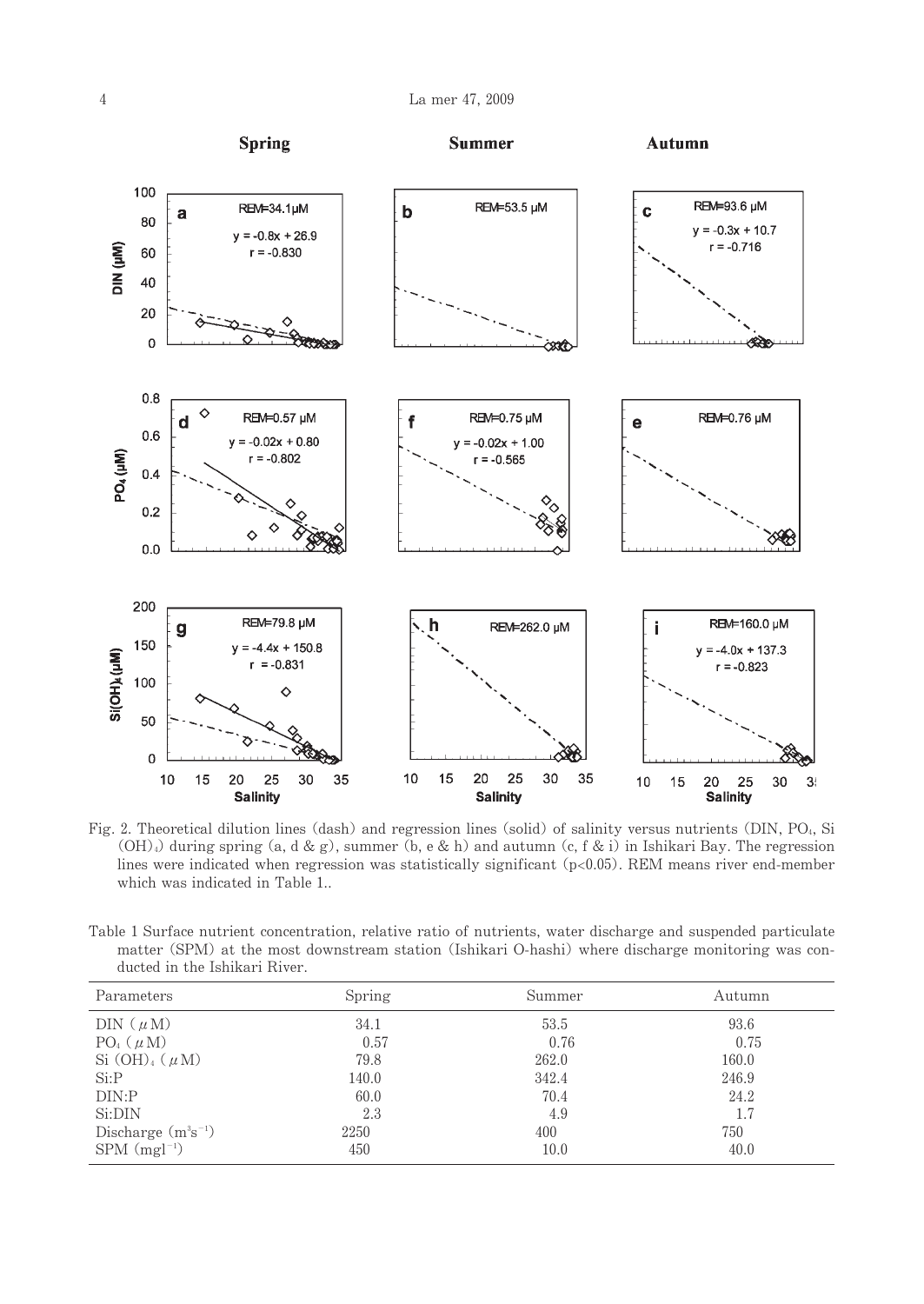different seasons (spring, summer and autumn), the theoretical dilution lines of salinity gradient between the oceanic end-member (nutrient concentration of the most saline seawater) and riverine end-member (nutrient concentration of river water) were respectively obtained (Fig. 2). Since riverine end-member of nutrients changed seasonally (Table 1), a fixed criterion of salinity for distinguishing between the Plume and Out-Plume was not practical in considering the influence of riverine nutrients in this study. Thus, we calculated the salinity criteria for the Plume area, which was equivalent to 1  $\mu$  M increase of DIN from the theoretical dilution lines in each season because DIN was potentially limiting nutrient in Ishikari Bay (this study). These salinity criteria for Plume boundary were 31.1, 32.9 and 33.6 for spring, summer and autumn seasons of 2006, respectively.

#### 3.2 Physical parameters

Temperatures were lower in spring (Plume: 7.75  $\pm$  0.46 °C; Out-Plume: 7.05  $\pm$  1.07) than summer (Plume:  $20.81 \pm 1.07$  °C; Out-Plume: 18.54  $\pm$  2.56 °C) and autumn (Plume: 14.01  $\pm$ 0.66 °C; Out-Plume:  $12.84 \pm 2.16$  °C) in both areas and were always lower in the Out-Plume than Plume area (Table 2). Lower values were also observed for average sigma-t in the Plume (spring:  $25.07 \pm 1.36$ ; summer:  $23.37 \pm 0.49$ and autumn:  $24.92 \pm 0.45$  than in the Out-Plume (spring:  $26.61 \pm 0.19$ ; summer: 24.09  $\pm$  0.71 and autumn: 25.38  $\pm$  0.55).

In the Plume area the average  $k_d$  values were 0.28, 0.10 and 0.29  $m^{-1}$  and the average  $Z_{1\%}$  values were 22, 16 and 30 m in spring, summer and autumn of 2006, respectively (Table 2). Although the average  $k_d$  values were similar in spring and autumn, standard deviation was much larger in spring  $(0.31)$  than in autumn  $(0.06)$ . In the Out-Plume, the euphotic layer was thicker in the three seasons since the respective average values in spring, summer and autumn were for  $k_d$  0.17, 0.08 and 0.10  $m^{-1}$ , and for  $Z_{18}$  33, 41 and 42 m, respectively.

Spatial and seasonal distribution of  $3.2.1$ salinity

Due to a spring thaw, river discharge was highest in spring (Table 1). Low salinity water distributed wider in the bay in spring and its distribution biased to north-east side of the bay (Fig. 3a). The lowest salinity of 14.7 was observed at Stn. I-56 in spring. The Plume water was found only near the river mouse in summer (Fig. 3b). In autumn, the extension of the Plume water was larger than in summer, but smaller than in spring. Estimated Plume area cover was  $2,562$ , 121.2 and 848.9 km<sup>2</sup> in spring, summer and autumn, respectively.

## 3.2.2 Water column salinity structure

A vertical section of salinity along the Plume transect indicated that Plume area was widest in spring, followed by autumn and lowest in summer (Fig. 4). Halocline was found between  $5-10$  m in spring and autumn, whereas, it was above 5 m in summer. At Stn. I-25, salinity of 25 contour paths reappeared close to the surface water suggesting a heterogeneous distribution of salinity (Fig. 4a). On the contrary,

Table 2 Mean  $\pm$ SD of water column physical parameters in Ishikari Bay of 2006.

| Area                                              | Plume                                                |                                                      |                                                      | $Out-Plume$                                               |                                                           |                                                           |
|---------------------------------------------------|------------------------------------------------------|------------------------------------------------------|------------------------------------------------------|-----------------------------------------------------------|-----------------------------------------------------------|-----------------------------------------------------------|
| Parameter                                         | Spring                                               | Summer                                               | Autumn                                               | Spring                                                    | Summer                                                    | Autumn                                                    |
| Temperature $({}^{\circ}\mathbb{C})$              | $7.75 \pm 0.46^{\circ}$                              | $20.81 \pm 1.07$ <sup>b</sup>                        | $14.01 \pm 0.66^{\circ}$                             | $7.05 \pm 1.07^{\circ}$                                   | $18.54 \pm 2.56^{\circ}$                                  | $12.84 \pm 2.16^{\circ}$                                  |
| Salinity<br>Sigma $t$ (mg cm <sup>-3</sup> )      | $32.15 \pm 1.69^{\circ}$<br>$25.07 \pm 1.36^{\circ}$ | $33.48 \pm 0.40^{\circ}$<br>$23.37 \pm 0.49^{\circ}$ | $33.37 \pm 0.76^{\circ}$<br>$24.92 \pm 0.45^{\circ}$ | $33.99 \pm 0.12$ <sup>a</sup><br>$26.61 \pm 0.19^{\circ}$ | $33.80 \pm 0.20^{\circ}$<br>$24.09 \pm 0.71$ <sup>b</sup> | $33.74 \pm 0.45^{\circ}$<br>$25.38 \pm 0.55$ <sup>c</sup> |
| Attenuation Coefficient                           | $0.28 \pm 0.31^{\circ}$                              | $0.11 \pm 0.06^{\circ}$                              | $0.29 \pm 0.08^{\circ}$                              | $0.17 \pm 0.08^{\circ}$                                   | $0.08 \pm 0.04^{\circ}$                                   | $0.10 \pm 0.07^{\circ}$                                   |
| $k_d$ $(m^{-1})$<br>Euphotic zone<br>$Z_{1\%}(m)$ | $22 \pm 9.35^{\rm ab}$                               | $26 \pm 16.79^{\circ}$                               | $16 \pm 8.69^{\circ}$                                | $33 \pm 21.76^{\circ}$                                    | $41 \pm 20.56^{\circ}$                                    | $42 \pm 20.32^{\circ}$                                    |

Values of respective area along the same row bearing the same superscripts are not statistically different at 5% probability level using the Duncan Multiple Range Test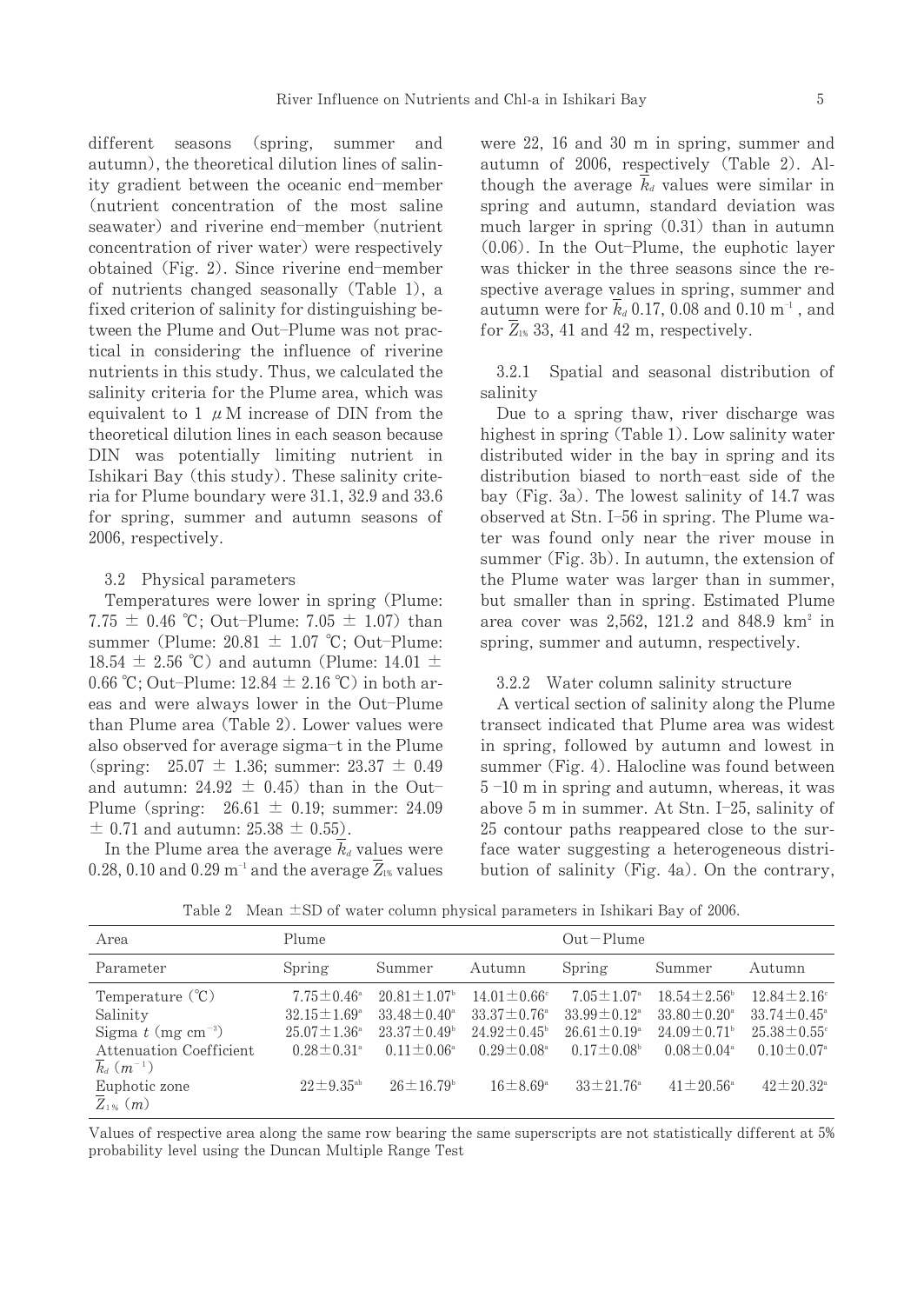

Fig. 3. Surface salinity distributions in spring  $(a)$ , summer (b) and autumn (c) in Ishikari Bay. Solid lines indicate Plume boundary.

summer and autumn seasons were nearly homogenous ranging from 31 to 34 (Fig. 4b & c). However, the deeper halocline in autumn compared to summer suggests the Ishikari River discharge influence.

Spatial, vertical and seasonal distribu-3.3 tions of nutrients

High concentrations of nutrients were found only in the Plume area in spring (Fig. 5), corresponded with the highest seasonal river discharge in spring (Table 1). Ishikari Bay showed a strong spatial and seasonal variation in dissolved inorganic nitrogen concentration (DIN, with  $\sim$ 79% of NO<sub>3</sub>-): with the highest average concentrations in the Plume area (1.15)  $\mu$  M) and lowest average concentrations in the Out-Plume area  $(0.07 \mu M)$  (Not shown). Seasonally, average DIN concentration in the Plume was highest in spring  $(1.15 \mu M)$  and lowest in summer  $(0.08 \mu M)$ , whereas, in the Out-Plume, average DIN concentration was highest in autumn  $(0.72 \mu M)$  and lowest in summer  $(0.07 \mu M)$ .

Nitrate concentration depended on the degree of the influence of the Ishikari River water. with the highest value recorded in the Plume area (Fig. 5), but in autumn, nitrate concentrations were less than 0.5  $\mu$  M, not different between Plume and Out-Plume areas. Nitrate exhibited a strong inverse relationship with salinity in spring (Pearson correlation coefficient,  $r = -0.831$ ;  $P = 0.001$ ,  $n = 26$ ) and autumn  $(r = -0.727 P = 0.001, n = 19)$ . This indicated conservative mixing between nitrate rich freshwater and nitrate-drought coastal waters and the absence of significant sources or sink of nitrate in near river mouth area. Ammonium exhibited a strong inverse relationship with salinity (Pearson correlation coefficient,  $r =$  $-0.765$ ;  $P = 0.001$ ,  $n = 26$  in only spring (not shown in figure).

The spatial and seasonal changes in phosphate concentration in surface waters of Ishikari Bay were not very evident in the Out-Plume stations (Fig. 5). Summer average concentration in the Plume and Out-Plume was 0.07  $\mu$  M. There was a significant inverse relationship between phosphate and salinity in spring  $(r = -0.802; P = 0.001, n = 26)$  and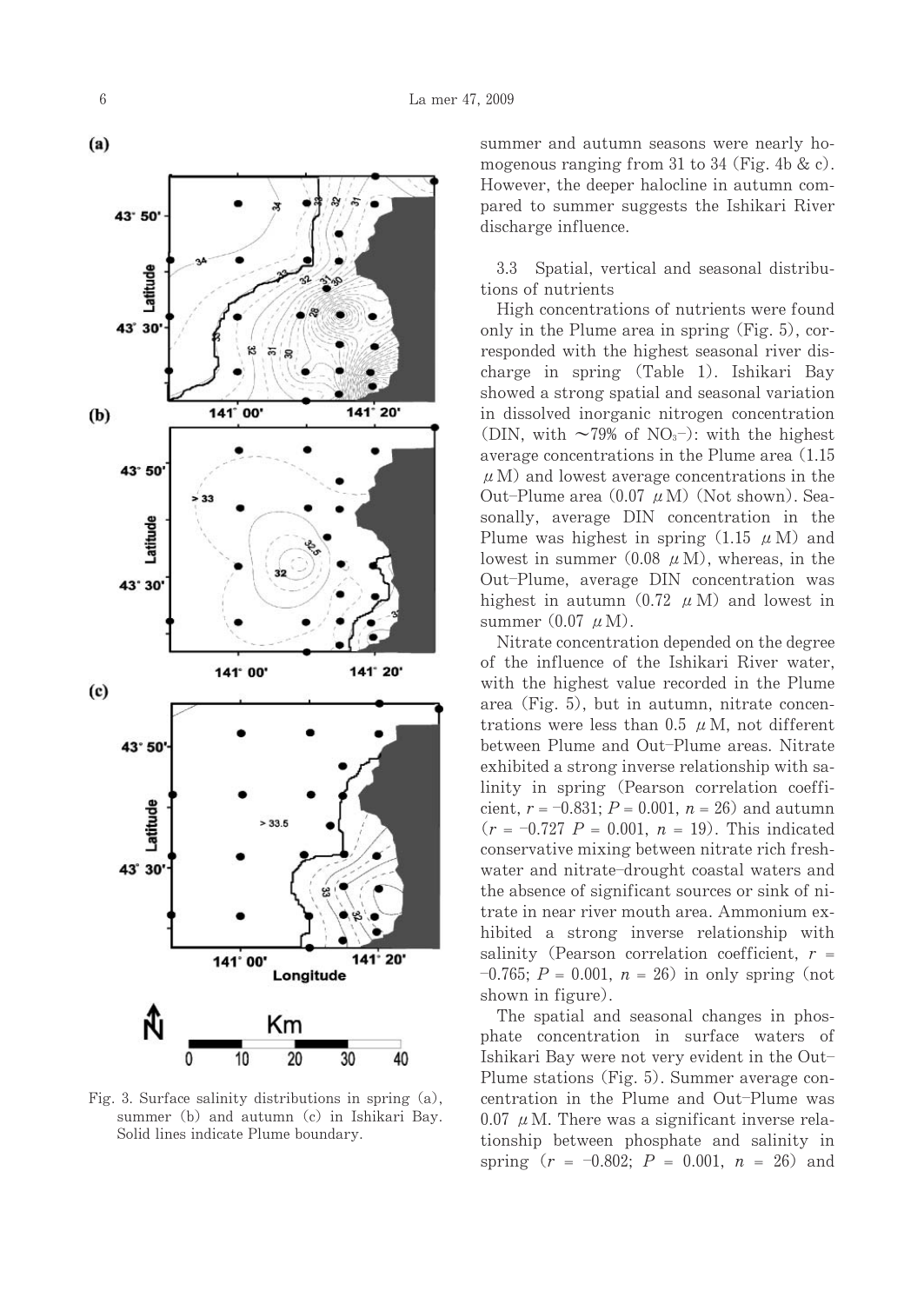

Fig. 4. Vertical section of salinity along the Plume transect in spring (a), summer (b) and autumn (c) in Ishikari Bay. Each contour was drawn based on 1 m pitch data (starting from 2 m).

autumn  $(r = -0.565; P = 0.001, n = 19)$  (Fig. 2).

Silicic acid concentration in Ishikari Bay exhibited clear spatial and seasonal variation with the highest average concentration in the Plume (6.9  $\mu$  M) and the lowest at seaward boundary (Out-Plume, average of 0.6  $\mu$  M) (Fig. 5). Silicic acid concentration in the Plume decreased from spring to summer, followed by an increase in autumn. Silicic acid also exhibited a strong inverse relationship with salinity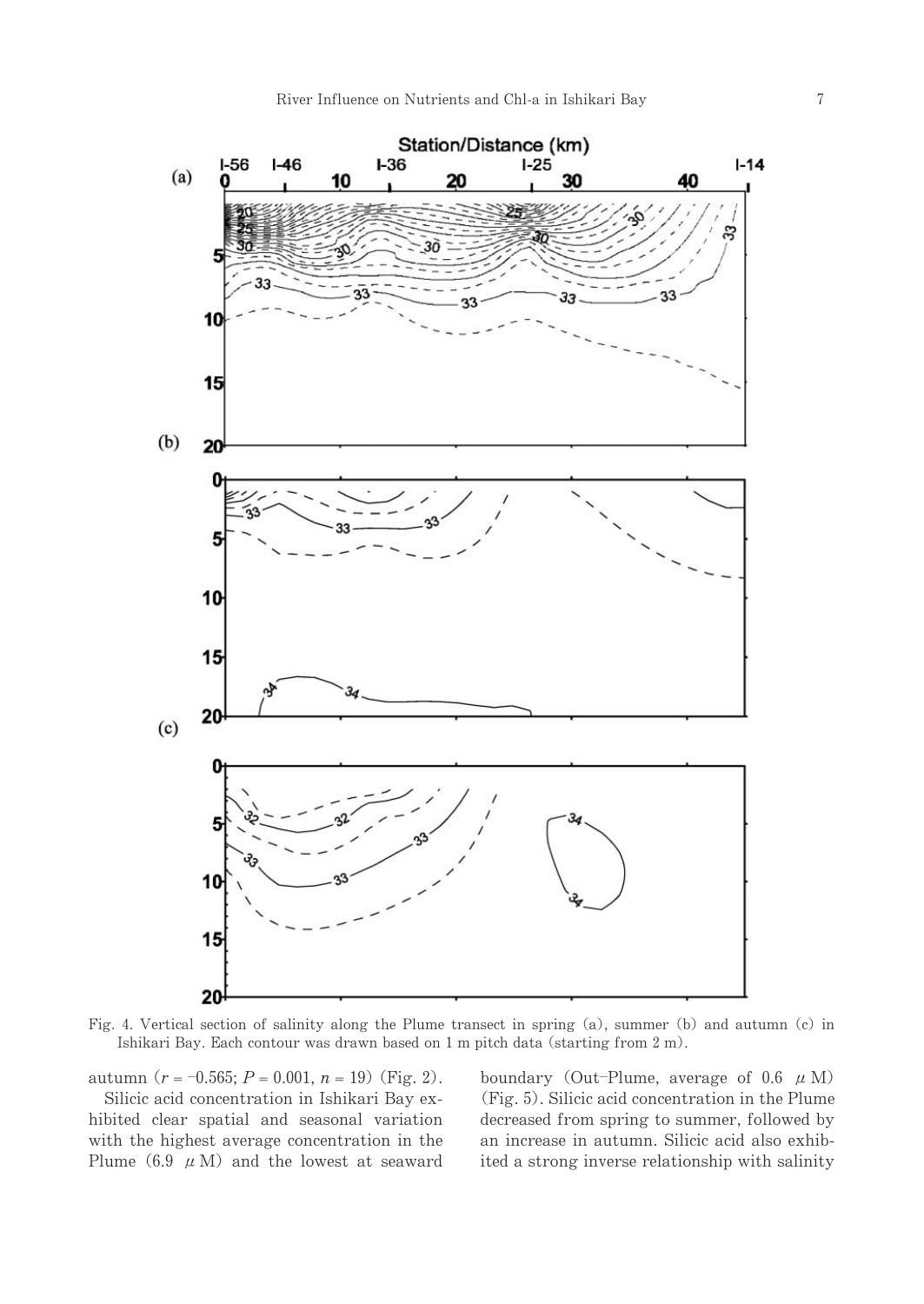

Fig. 5. Spatial distributions of surface nutrients in spring, summer and autumn in Ishikari Bay of 2006. Solid lines indicate Plume boundary.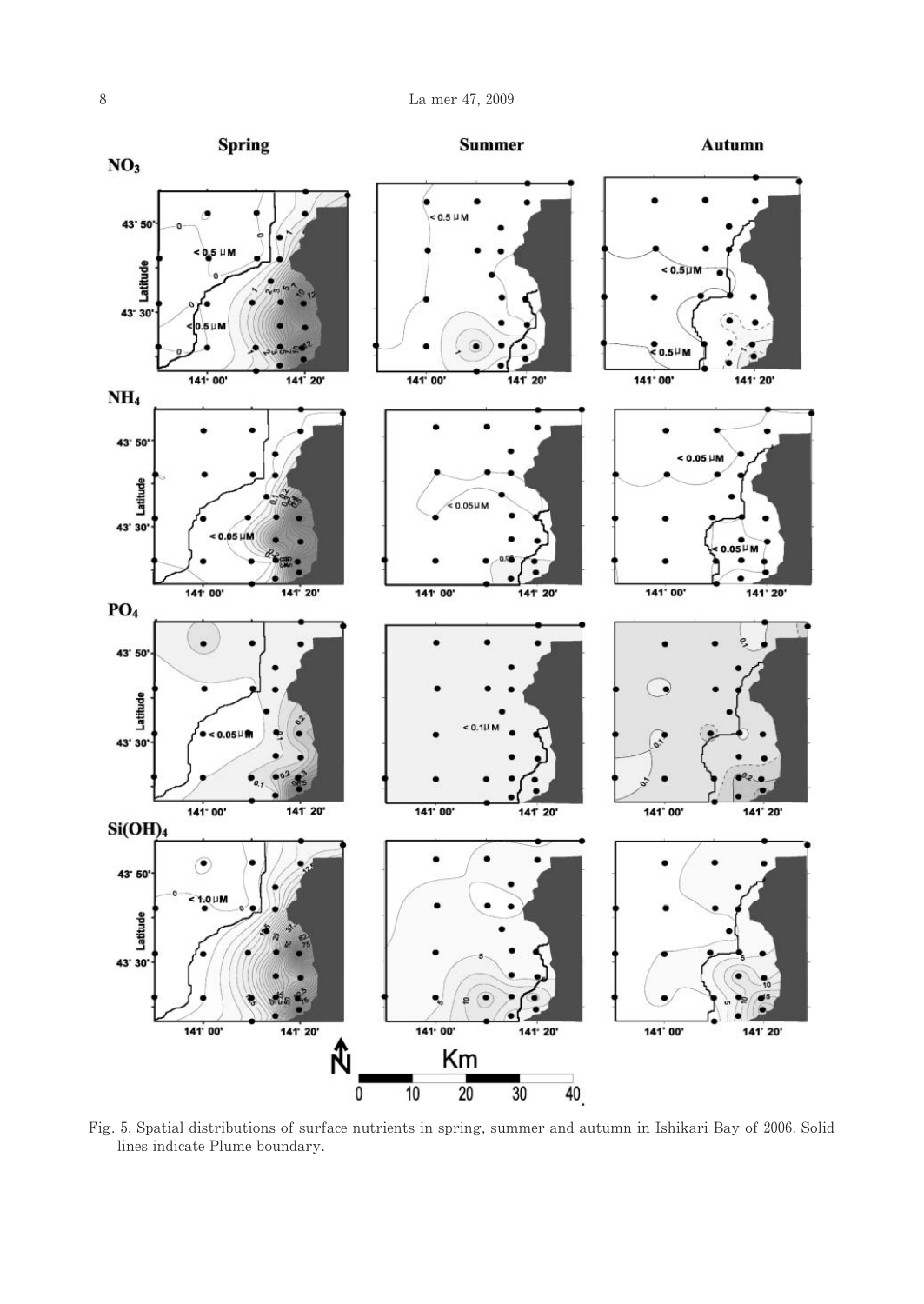

Fig. 6. Vertical profiles of nutrients at Stn. I-36 (Plume) (a, b, c, d) and at Stn. I-14 (Out-Plume) (e, f, g, h) during spring, summer and autumn seasons in Ishikari Bay of 2006.

in spring  $(r = -0.831; P = 0.001, n = 26)$  and autumn  $(r = -0.823; P = 0.001, n = 19)$ , suggesting conservative mixing between silicic acidrich river/estuarine waters and silicic acidpoor coastal water (Fig. 2). In the Plume, silicic acid concentrations exceeded those in the Out-Plume, in all seasons.

Vertical distributions of nitrate and silicic acid in the Plume  $(Stn. I-36)$  exhibited higher concentrations at surface especially in spring than at deeper layers (Fig. 6). Such high concentrations were not observed for phosphate. In the Out-Plume (Stn. I-14), concentrations of all nutrients increased with depth (Fig. 6). Surface depletion of nitrate and silicic acid was observed throughout the seasons while phosphate remained at c.a. 0.1  $\mu$  M.

Nitrogen, particularly the oxidized form (nitrate) was generally depleted, but only in excess in spring. During summer and autumn, mean values for N:P ratio in surface water varied from 0.35 (Out-Plume) to 5.57 (Plume). However, in spring, N:P ratio was 29.6 (Plume), well above the REDFIELD Ratio of 16 during this period, phosphate appears to be limiting and this may suggest one of the possible reasons for the observed lower Chl  $a$  concentration compared with autumn.

3.4 Spatial and seasonal distribution of phytoplankton biomass

In spring, Chl  $\alpha$  was nearly homogeneous at around  $1-2$  mg m<sup>-3</sup> across the Plume and Out-Plume areas, whereas, in summer and especially autumn, higher Chl  $a$  values were more evident within the Plume area (Fig. 7)

Total Chl  $a$  concentration in Ishikari Bay  $(0 -$ 20 m depth average) showed maximum (7.36  $mg \text{ m}^{-3}$  in the Plume of autumn and minimum  $(0.25 \text{ mg } \text{m}^{-3})$  in the Out-Plume of summer (Fig. 8). Micro-sized Chl  $a$  concentration in the Plume area was maximum  $(4.1 \text{ m/s m}^{-3})$  in autumn and minimum  $(0.4 \text{ mg m}^{-3})$  in summer. In the Out-Plume area, nano-sized fraction was relatively high concentration  $(1.4 \text{ mg m}^{-3})$ in spring, but very low  $( $0.1 \text{ mg m}^{-3}$ )$  in summer and autumn. Total Chl  $a$  exhibited strong inverse relationship with salinity  $(r = -0.927; P)$  $= 0.001$ ,  $n = 19$  in autumn, suggesting river influence on the total Chl  $\alpha$  concentration (Fig.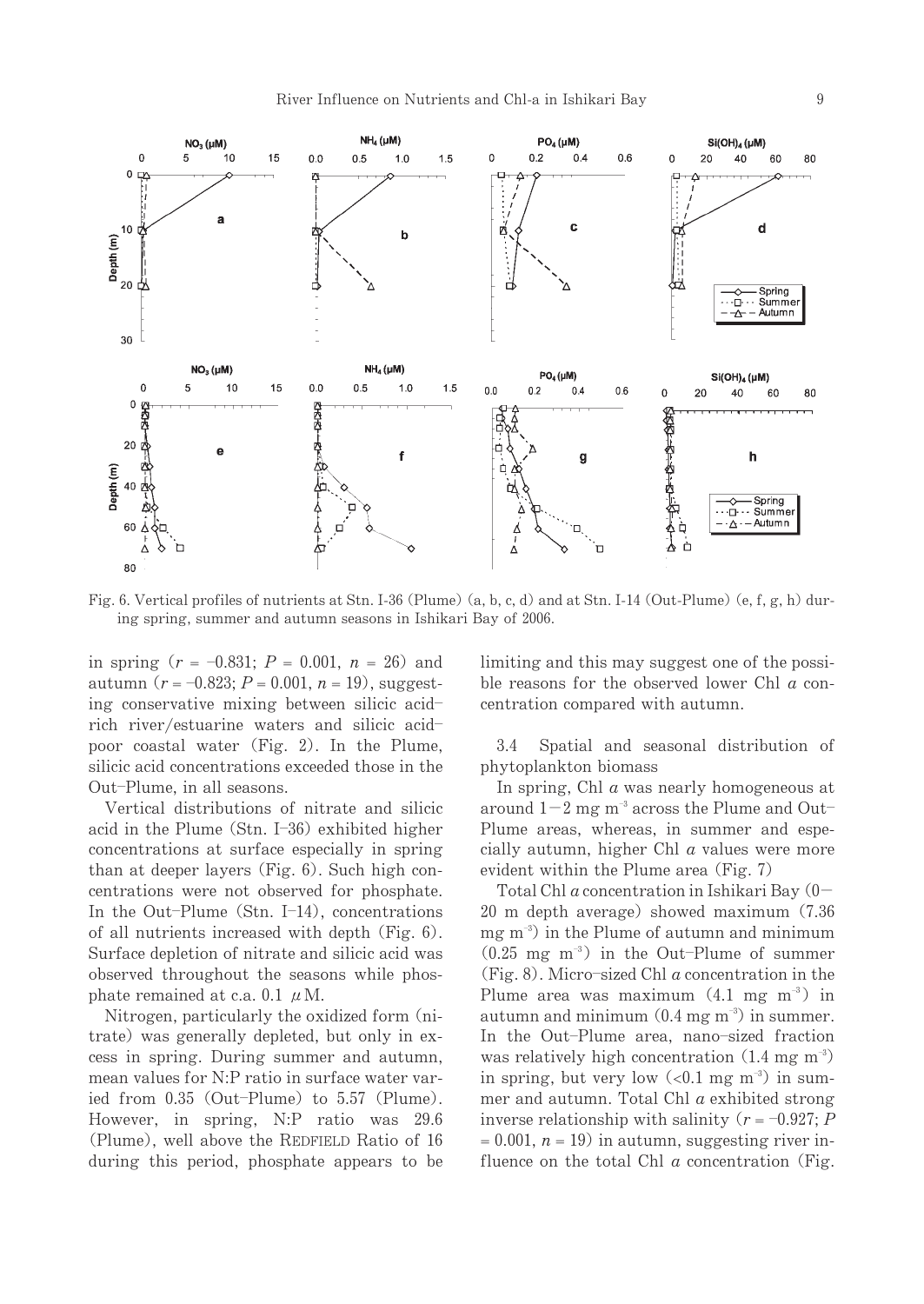

Fig. 7. Surface Chl a concentration (mg m<sup>3</sup>) in spring  $(a)$ , summer  $(b)$  and autumn  $(c)$  in Ishikari Bay.

9). No relationship was found in spring and summer seasons.

The relative contribution of micro-sized fraction accounted for more than 55% of the total Chl  $a$  in the Plume in spring and autumn (Fig. 8b). In summer, micro-sized fraction also accounted for 35.7% in the Plume area. The picoand nano-sized fractions were predominated and accounted between 64 and 72% of the total Chl  $\alpha$  in the Out-Plume area across the seasons. The relative contribution of micro-sized fraction ranged between 27 to 35.9%.

3.5 Intercorrelation of total and size-fractionated Chl a

The intercorrelation among total and each size-fractions of Chl  $a$  (Table 3) revealed a strong positive correlation of pico-sized  $(r =$ 0.882,  $P = 0.001$  and micro-sized fractions ( $r =$ 0.945,  $P = 0.001$ ) with total Chl  $\alpha$ . The highly significant correlation of micro-sized fraction suggests its relative importance to the total Chl  $a$  in Ishikari Bay, especially in the Plume.

#### 4 Discussion

The results of this study revealed Ishikari Bay as a dynamic heterogeneous water body with spatial and temporal variations in its hydrographic, physico-chemical and biological components. At the river/ocean interface where hetween freshwater mixing and seawater occurs, estuarine systems are characterized by drastic changes in physical and chemical conditions, which are primarily related to the salinity gradient. Salinity distributions in Ishikari Bay were significantly different  $(P < 0.001)$  by season, as a result of the change in river discharge. Observed lower average salinity value in spring  $(32.65 \pm 1.69)$ revealed an influence of the snow thaw. In summer and autumn, average salinity increased to 33.48  $\pm$  0.40 and 33.37  $\pm$  0.76, respectively following the period of low river discharge. The influence of the spring thaw was also evident from the large Plume area  $(2,562 \text{ km}^2)$  in spring, compared to summer  $(121.2 \text{ km}^2)$  and autumn  $(848.9 \text{ km}^2)$ .

According to HARRIS (2001) and ANZECC/ ARMCANZ (2000), nutrient impacts on coastal waterways vary as a function of both the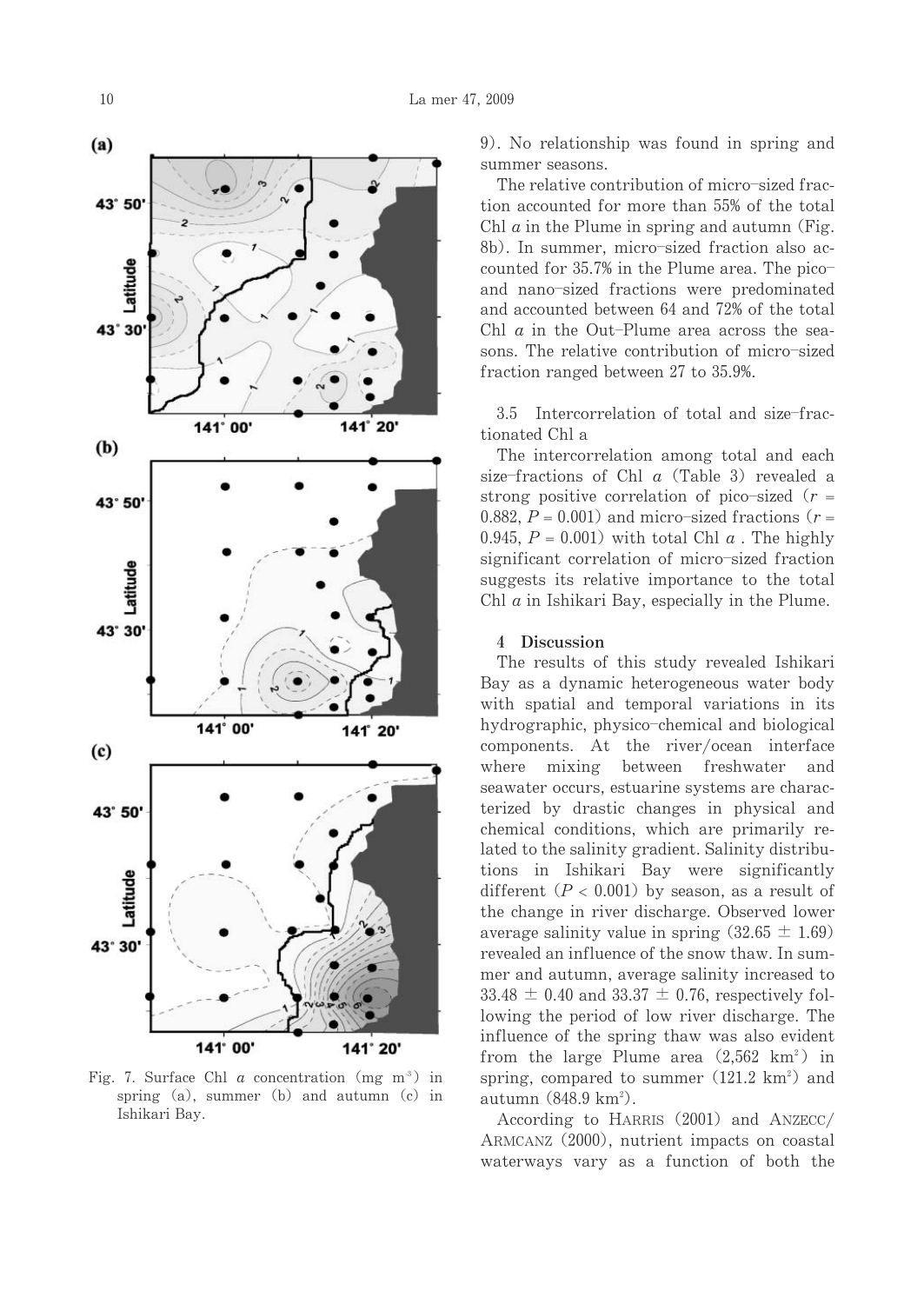

Fig. 8. Bar graph of size fractionated Chlorophyll  $a$  (mg m<sup>3</sup>) (a) and percentage contribution of each size fraction to the total Chl  $a$  (b).

loadings (fluxes) and bioavailability of the nutrients, and the extent to which hydrodynamic features  $(e.g.$  water volumes, residence times and extent of mixing) and turbidity levels modulate the stimulatory effects of nutrients on plants and algae. Nutrient concentrations decreased in Ishikari Bay from river-mouse (Plume) to marine influenced area (Out-Plume), reflecting the main nutrient discharge from the Ishikari River. The DIN exhibited a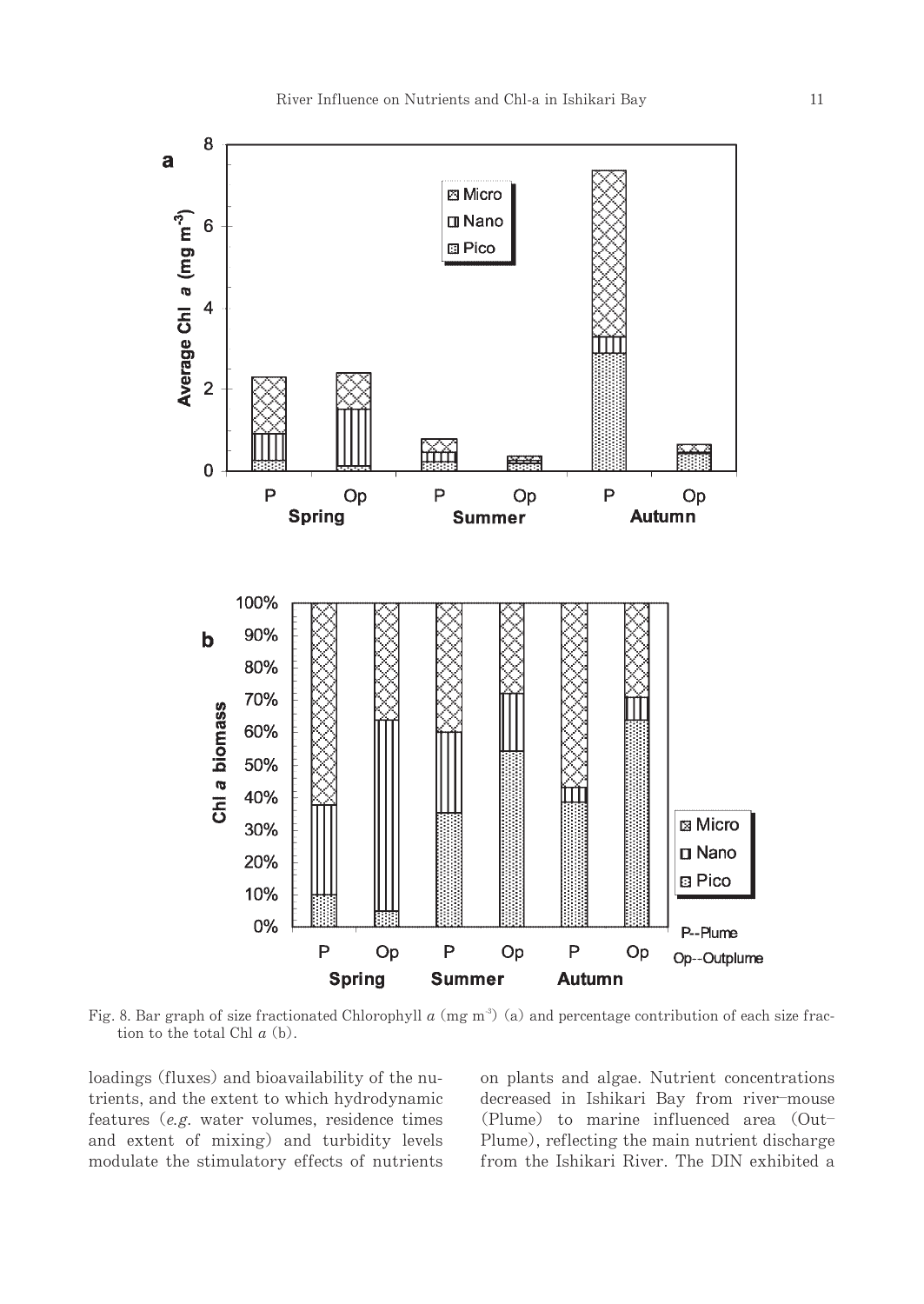

Fig. 9. Chl a distribution along salinity gradient in surface waters in spring (a), summer (b) and autumn (c) in Ishikari Bay.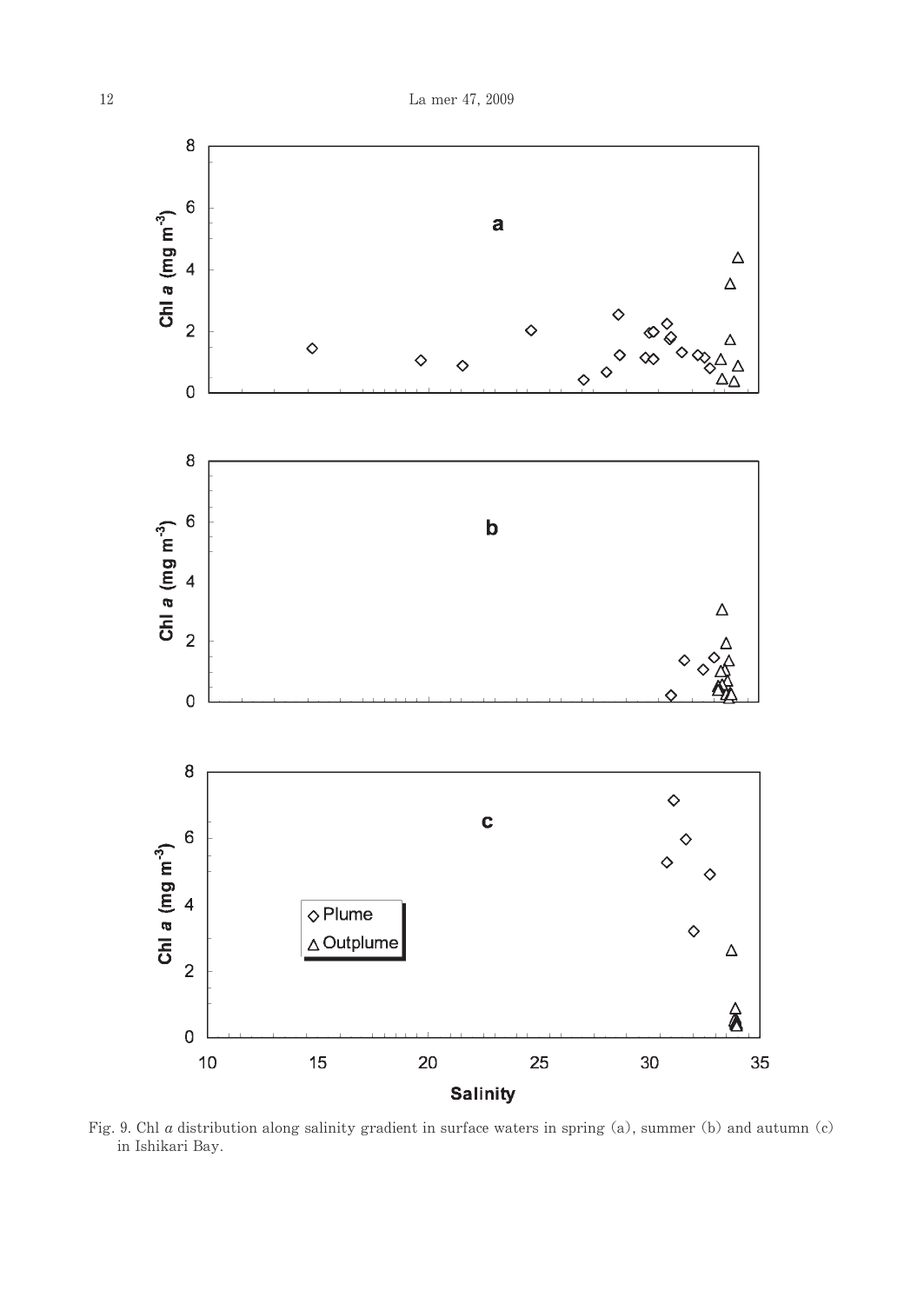| Chl $\alpha$ biomass | Pico                  | Nano                   | Micro                 | Total            | Temperature | Region | Season |
|----------------------|-----------------------|------------------------|-----------------------|------------------|-------------|--------|--------|
| Pico                 |                       |                        |                       |                  |             |        |        |
| Nano                 | 0.056                 |                        |                       |                  |             |        |        |
| Micro                | $0.812$ <sup>**</sup> | 0.179                  |                       |                  |             |        |        |
| Total                | $0.882$ <sup>**</sup> | 0.392                  | $0.945$ "             |                  |             |        |        |
| Temperature          | $-0.162$              | $-0.627$ "             | $-0.480^{\circ}$      | $-0.506^{\circ}$ |             |        |        |
| Region               | $-0.329$              | $-0.048$               | $-0.537$ <sup>*</sup> | $-0.452^*$       | 0.243       |        |        |
| Season               | $0.499^*$             | $-0.588$ <sup>**</sup> | 0.112                 | 0.108            | 0.420       | 0.194  |        |

Table 3 Pearson's correlation matrix of total and size fractionated Chl a biomass in Ishikari Bay.

\*\* Correlation is significant at the 0.01 level (2-tailed).

\* Correlation is significant at the 0.05 level (2-tailed).

clear conservative mixing along the theoretical dilution line only in spring, indicating river as important nutrient source (Fig. 2). In autumn, an increase in the apparent utilization of DIN gave a corresponding increase in phytoplankton biomass (Chl  $a$ ). The apparent utilization of DIN  $( \triangle DIN)$  was calculated as the difference between the observed DIN and the theoretical DIN from the theoretical dilution line (see Fig.2). The  $\triangle$ DIN versus Chl a relationship (Fig. 10c) fell on the reference lines (C:Chl  $a = 30-70$ ), predicting the Chl a concentration if depleted DIN was converted entirely into phytoplankton biomass with a molar ratio of  $C:N = 6.6$ . These C:Chl *a* ratios were within the literature values (PARSONS et al., 1977). In the same season, there was little or no apparent utilization of phosphate (Fig.11c) in relation to observed phytoplankton biomass, ruling out phosphate as a possible limiting nutrient. Also, strong inverse relationship  $(r = -0.927)$  between Chl  $a$  and salinity in autumn (Fig. 9c) suggests that DIN from the Ishikari River produced the phytoplankton biomass maximain autumn. We did not establish nutrient exchange or benthic-pelagic coupling resulting from the intense vertical mixing (estuarine circulation) in autumn between the bottom and the water column as co-fueling source of production in autumn, however, storm events prior to and during sampling in autumn may have possible implication on biomass production in Ishikari Bay.

In determining the spatial and temporal patterns of the total and fractionated phytoplankton biomass (Chl  $a$ ), they were related to the prevailing oceanographic conditions. For example, in autumn when the contribution of micro-sized phytoplankton (57%) and picosized phytoplankton  $(64 %)$  to the total Chl  $a$ was highest for the Plume and Out-Plume areas, respectively, and the total Chl  $\alpha$  was highest across seasons, there was highly significant inverse relationship  $(P < 0.001)$  with physical forcing such as temperature, salinity and sigma-t. Owing to the inverse relationship between temperature and nutrient, nutrient-temperature flux has influence on Chl  $a$ , thus, lower temperature area tend to have high Chl a. Also, lower salinity area may have high nutrient supply from freshwater discharge resulting in Chl  $\alpha$  abundance. MAITA and ODATE (1988) showed that in subarctic coastal water, picoplankton  $\left( < 2 \mu \right)$  were more abundant than larger sized phytoplankton (>10  $\mu$  m) in warm (10-20°C), nutrient-poor water in summer. This trend was also observed during the warm temperatures  $(10-21^{\circ}\text{C})$ , mean value) in summer and autumn when pico-sized fraction  $\left($  <2  $\mu$  m) contributed more than half to the total Chl  $a$  biomass in nutrient-poor Out-Plume waters. At low total Chl  $a$ , phytoplankton variability depended on both the smallest (picophytoplankton) and the largest (microphytoplankton) size fractions, while at high total Chl  $\alpha$  values the picophytoplankton reached an upper limit and phytoplankton variability depended on the variation of the largest fractions. The micro-sized phytoplankton was the most important fraction in the three seasons. In addition, the relative importance of micro-sized phytoplankton was higher in autumn than in the other two seasons. Lower (spring) or similar (summer and autumn) contributions of picophytoplankton were observed in the Plume than the Out-Plume areas. These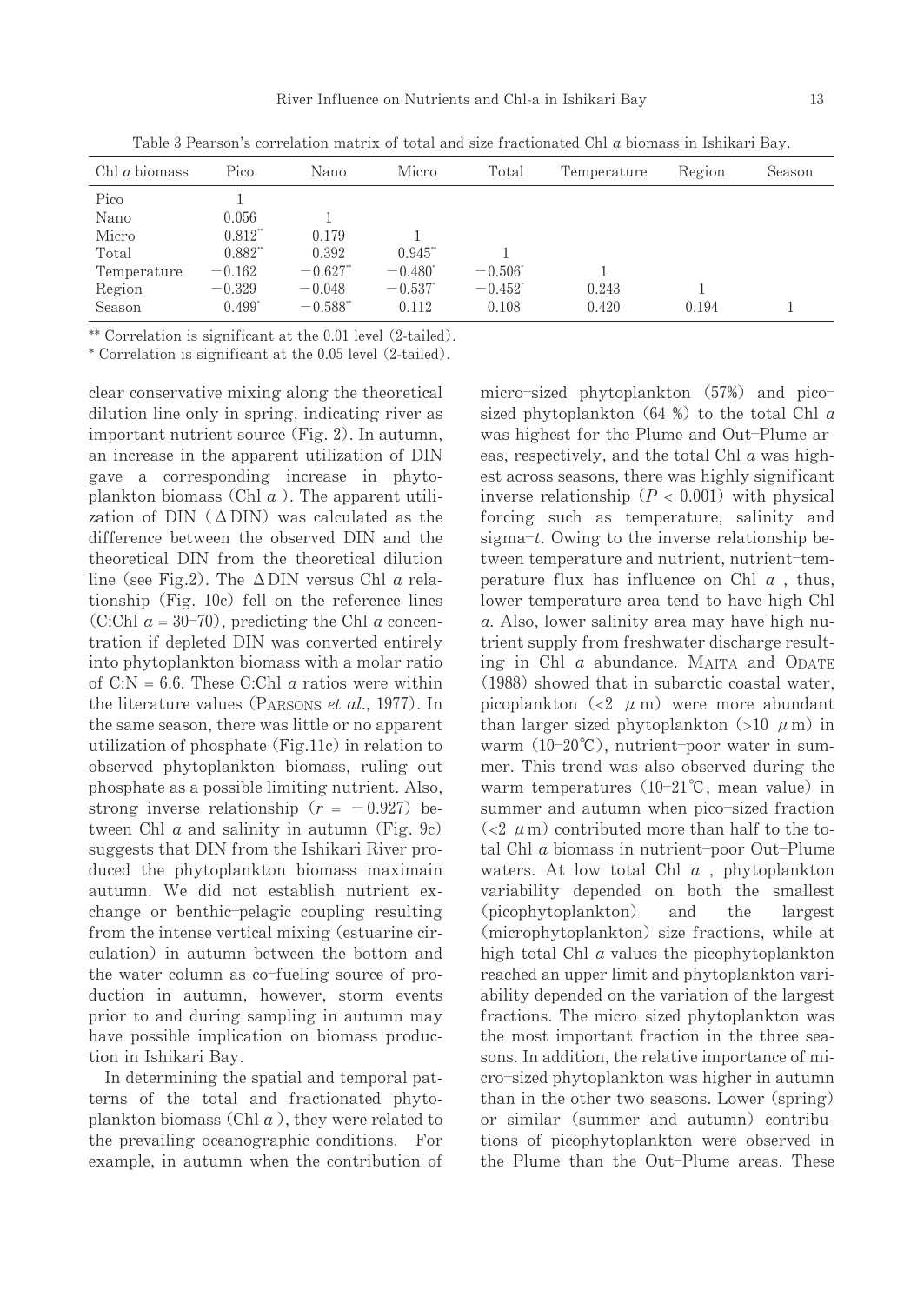

Fig. 10. Relationship between Chl  $a$  concentrations and apparent deviation in DIN concentration  $(\Delta$ DIN) from the theoretical dilution line in spring  $(a)$ , summer  $(b)$  and autumn  $(c)$  in Ishikari Bay. ∆DIN values less than zero were not plotted.

observations may be related to the fact that the combination of small-scale turbulence and nutrients would benefit the growth of large cells (MARGALEF, 1978; ARIN et al., 2002), while small cells, due to their higher cell surface to volume ratios, are better competitors at low nutrient levels (KIORBOE 1993).

The relative molar ratios among DIN, P and Si for phytoplankton growth are Si:N:P =



Fig. 11. Relationship between Chl  $a$  concentrations and apparent deviation in phosphate concentration  $(\Delta PO_4)$  from the theoretical dilution line in spring (a), summer (b) and autumn in Ishikari Bay.  $\Delta PO_4$  values less than zero were not plotted.

16:16:1 (REDFIELD et al., 1963; BRZEZINSKI, 1985; RAHM et al., 1996). These ratios are merely used to define resource availability (del AMO et al., 1997) as a consequence of loading and biotic activity (REYNOLDS, 1999; SOMMER, 1999; LOPES  $et. al., 2007$ ). In Fig. 12, the molar quotients between the concentrations of potentially

14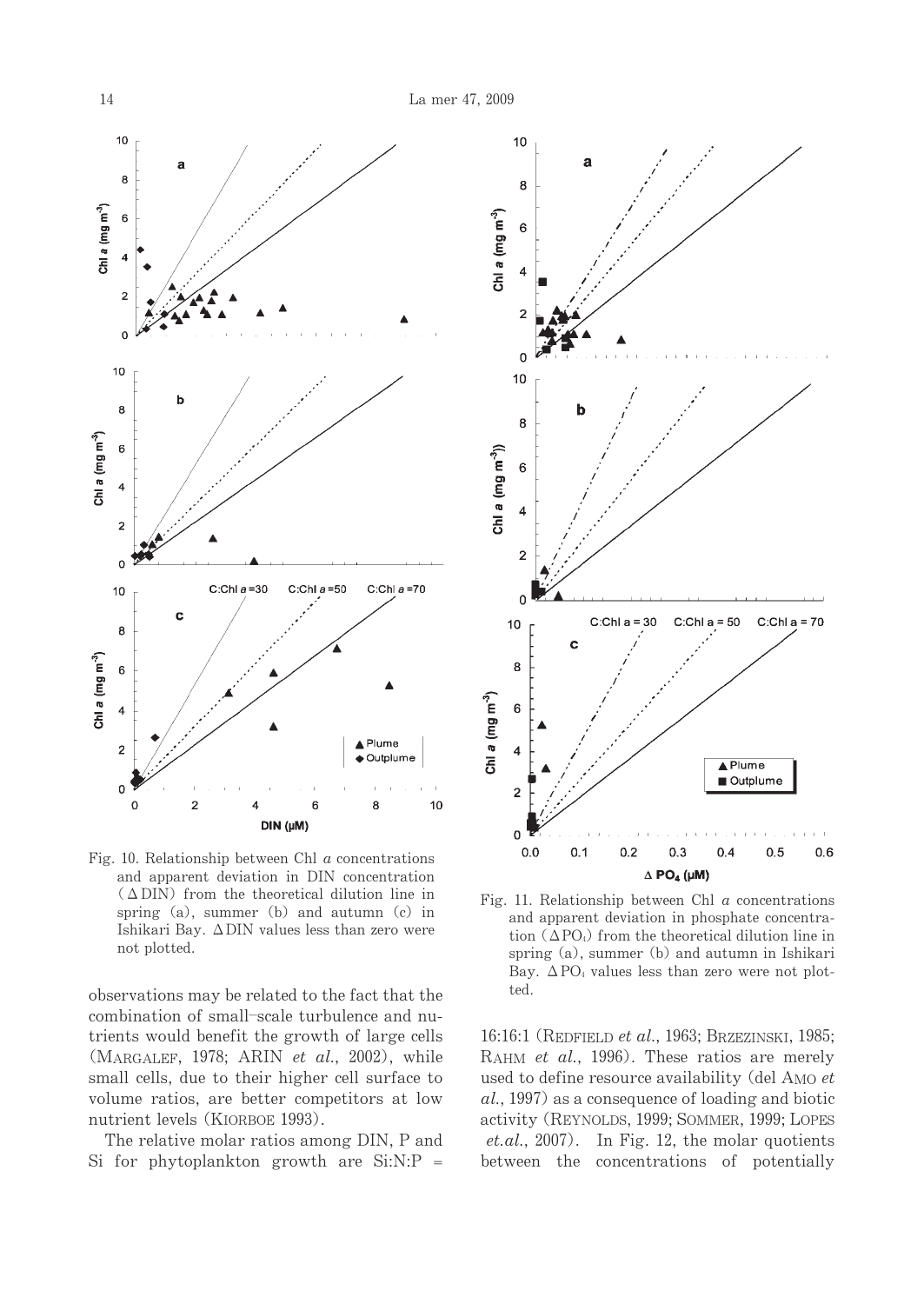

Fig. 12. Plots for relative molar ratio of Si:N:P in the surface water of Ishikari Bay in 2006. Open symbols indicate available nutrient remained. Filled symbols indicate nutrient depletion. (a) Spring  $(n = 26)$  (b) Summer ( $n = 21$ ) (c) Autumn ( $n = 18$ ). Vertical and horizontal lines: REDFIELD ratio (N:P) and Brzenzinski  $(1985)$  ratio (N:Si), respectively. Diagonal line: aggregated ratio (Si:N:P = 16:16:1).

limiting nutrients are delimited in the logarithmic plot (log N:P vs log Si:N) by the Si:N =1;  $N: P = 16$  and  $Si: P = 16$  lines. These define three different areas within the plot with each one characterized by the potentially limiting nutrients in Ishikari Bay in 2006 (Fig.12a). Here, the molar ratios of available nutrients evidence the limiting effect of phosphate in spring  $(Fig.11a$  and  $12a)$  and the depletion effect of  $DIN(N)$  in autumn (Fig.10c and 12c) on phytoplankton biomass productions. Organic forms of N and P may also be present but were not reported in this study, as they are not considered to be immediately available for plant growth (ANTIA et al., 1991).

Against the expected spring maximum phytoplankton biomass when riverine nutrients fluxes and nutrients were the highest in the Plume, the lower phytoplankton biomass of spring than autumn was possibly due to either light or phosphate limitation effect. At the near river mouth stations, light attenuation coefficient,  $K_d$  was highest at 1.42 m<sup>-1</sup>, five times higher than the mean value for the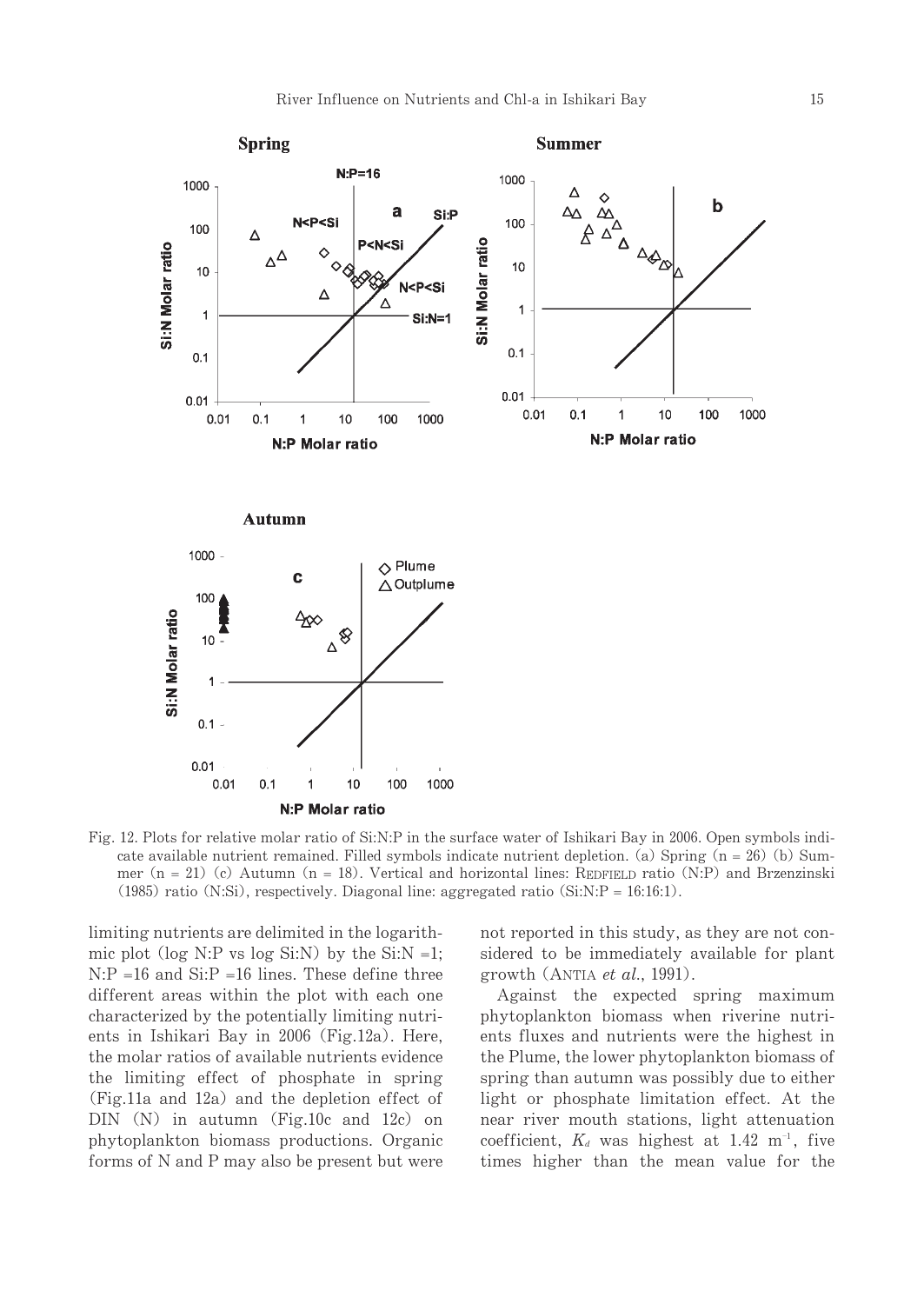Plume area  $(0.28 \text{ m}^{-1})$ . As light attenuation gradually decreased towards offshore the Plume, phosphate also decreased to less than  $0.05 \mu M$  (Fig. 5), suggesting phosphate limitation. The relatively high light attenuation  $(K_d)$ across the Plume area in spring corresponded with highest SPM value from the Ishikari River (Table 1) compared to summer and autumn. Also, when there was apparent utilization of phosphate corresponding to C:Chl  $a =$ 50 and 70 reference lines (Fig.11a), there was no appreciable increase in phytoplankton biomass. Most of P-removal from the water column takes place through sedimentation of organic matter (BERNER *et al.*, 1993), and since the highest river discharge occurred in spring, one may conclude that, tide-dominated coastal waterways are generally turbid, and light attenuation caused by suspended sediment is a major control on phytoplankton production and biomass (HINGA et al., 1995; CLOERN, 1987; MONBET, 1992).

The present study demonstrate that Ishikari Bay ecosystem could not be characterized as being at steady state because of the spatial and temporal heterogeneity in the magnitude and patterns of the examined nutrients and phytoplankton biomass. In this non-steady state environment, the space and time structure of phytoplankton biomass and nutrients is subject to fluctuations in concentration and dominance which characterizes temperate and coastal waters. While either light or phosphate limitation effect was considered major limiting factors in spring, generally, water mixing, biological consumption and possible vertical convection were the three major factors controlling the nutrient distribution across the seasons: water mixing which explains the gradual decrease of nutrient content offshore, biological consumption which leads to noticeable removal of nutrients across the Plume water and possible vertical convection which carries nutrients released from bottom upward to the surface waters.

#### Acknowledgement

We thank the Captain and crews of TS Ushio  $-Maru$  and Oshoro-Maru, and colleagues at the laboratory for their assistance in sampling

during the cruises. This study was supported by the Japan Society for the Promotion of Science (#18510002).

#### References

- ANTIA, N.J., P.J. HARRISON and L. OLIVEIRA (1991): The role of dissolved organic nitrogen in phytoplankton nutrition, cell biology and ecology. Phycologia, 30, 1-89.
- ANZECC/ARMCANZ (2000): Australian and New Zealand Guidelines for Fresh and Marine Water (www.ea.gov.au/water/quality/  $\Omega$ uality.  $nwqms/\text{\#quality}$
- ARIN, L., C. MARRASE', M. MAAR, F. PETERS, M. M. SALA and M. ALCARAZ (2002): Combined effects of nutrients and small-scale turbulence in a microcosms experiment. I. Dynamics and size-distribution of osmotrophic plankton. Aquat. Microb. Ecol., 29, 51-61.
- BERNER, R. A., K. C. RUTTENBERG, E. D. INGALL and J. L. RAO (1993): The nature of phosphorus burial in modern marine sediments. In Interactions of C, N, P and S. WOLLAST, R., F.T. MACKENZIE and L. CHOU (Eds.), Biogeochemical Cycles and Global Change. Springer-Verlag, New York, p.  $365 - 378.$
- BRZEZINSKI, M. A. (1985): The Si:C:N ratio of marine diatoms: inter-specific variability and the effect of some environmental variable. J. of Physiol., 21, 347-357.
- CLOERN, J. E. (1987): Turbidity as a control on phytoplankton biomass and productivity in estuaries. Cont. Shelf Res., 7, 1367-1381.
- del AMO, Y., O. LE PAPE, P. TRE'GUER, B. QUE'GUINER, A. ME'NESGUEN and A. AMINOT (1997): Impacts of high-nitrate freshwater inputs on macrotidal ecosystems. I. Seasonal evolution of nutrient limitation for the diatom dominated phytoplankton of the Bay of Brest (France). Mar. Ecol. Prog. Ser., 161, 213-224.
- HARRIS, G. P. (2001): Biogeochemistry of nitrogen and phosphorous in Australian catchments, rivers and estuaries: effects of land use and flow regulation and comparisons with global patterns. Mar. and Fresh. Res., 52, 139-149.
- HINGA, K. R., H. JEON and N. F. LEWIS (1995): Marine eutrophication review I: Quantifying the effects of nitrogen enrichment on phytoplankton in coastal ecosystems. NOAA Coastal Ocean Office, Silver Spring, MD, 36pp.
- IMAI, K., Y. NOJIRI, N. TSURUSHIMA, and T., SAINO (2002): Time series of seasonal variation of primary productivity at station KNOT (44° N,  $155^{\circ}$  E) in the sub-arctic western North Pacific. Deep-Sea Res. II, 49, 5395-5408.
- JOCHEM, F. J. and B. ZEITSCHEL (1993): Productivity